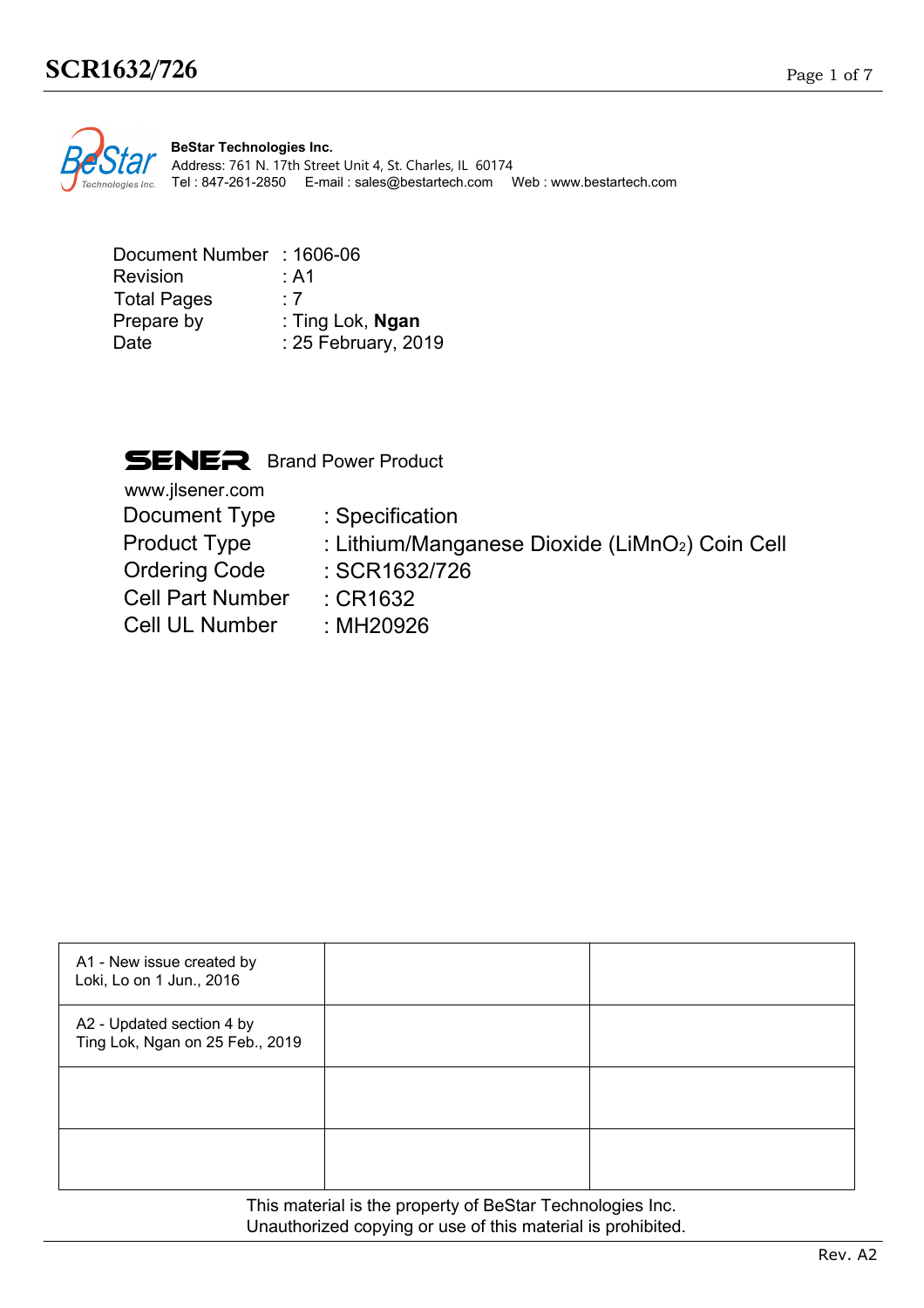### **Purpose and Scope 1.**

This document contains both general requirements, qualification requirements, and those specific electrical, mechanical requirements for this part.

#### **Description 2.**

Ø16mm Lithium/Manganese Dioxide (LiMnO2) coin cell high drain version,, RoHS compliant.

#### **Application 3.**

**4.2. Electrical Requirement**

Computers and Peripherals, Portable Equipment, DECT phone, etc.

### **Component Requirement 4.**

# **4.1. General Requirement**

|      | 4.1.1.                        | <b>Operating Temperature Range</b>                              | : -30°C to +65°C      |
|------|-------------------------------|-----------------------------------------------------------------|-----------------------|
|      |                               | 4.1.2. Storage Temperature Range                                | : 0°C to +30°C        |
|      |                               | 4.1.3. Storage Humidity                                         | : 40 $\sim$ 75%       |
|      |                               | <b>4.1.4.</b> Weight                                            | : Approx. 2g          |
|      |                               | <b>4.1.5.</b> Materials of Positive Terminal                    | : SUS Stainless       |
|      | 4.1.6.                        | Materials of Negative Terminal                                  | : SUS Stainless       |
| 4.2. | <b>Electrical Requirement</b> |                                                                 |                       |
|      |                               | 4.2.1. Nominal Voltage                                          | :3V                   |
|      | 4.2.2.                        | Nominal Capacity<br>(under Load 15kΩ Load and 2.0V End-voltage) | $: 140m$ Ah           |
|      |                               | 4.2.3. Load Resistance                                          | : 15K $\Omega$        |
|      | 4.2.4.                        | Standard discharge current                                      | : 0.1mA               |
|      |                               | 4.2.5. Continuous Current                                       | $: z = 4mA$           |
|      |                               | 4.2.6. Pulse Current                                            | $: z = 10 \text{ mA}$ |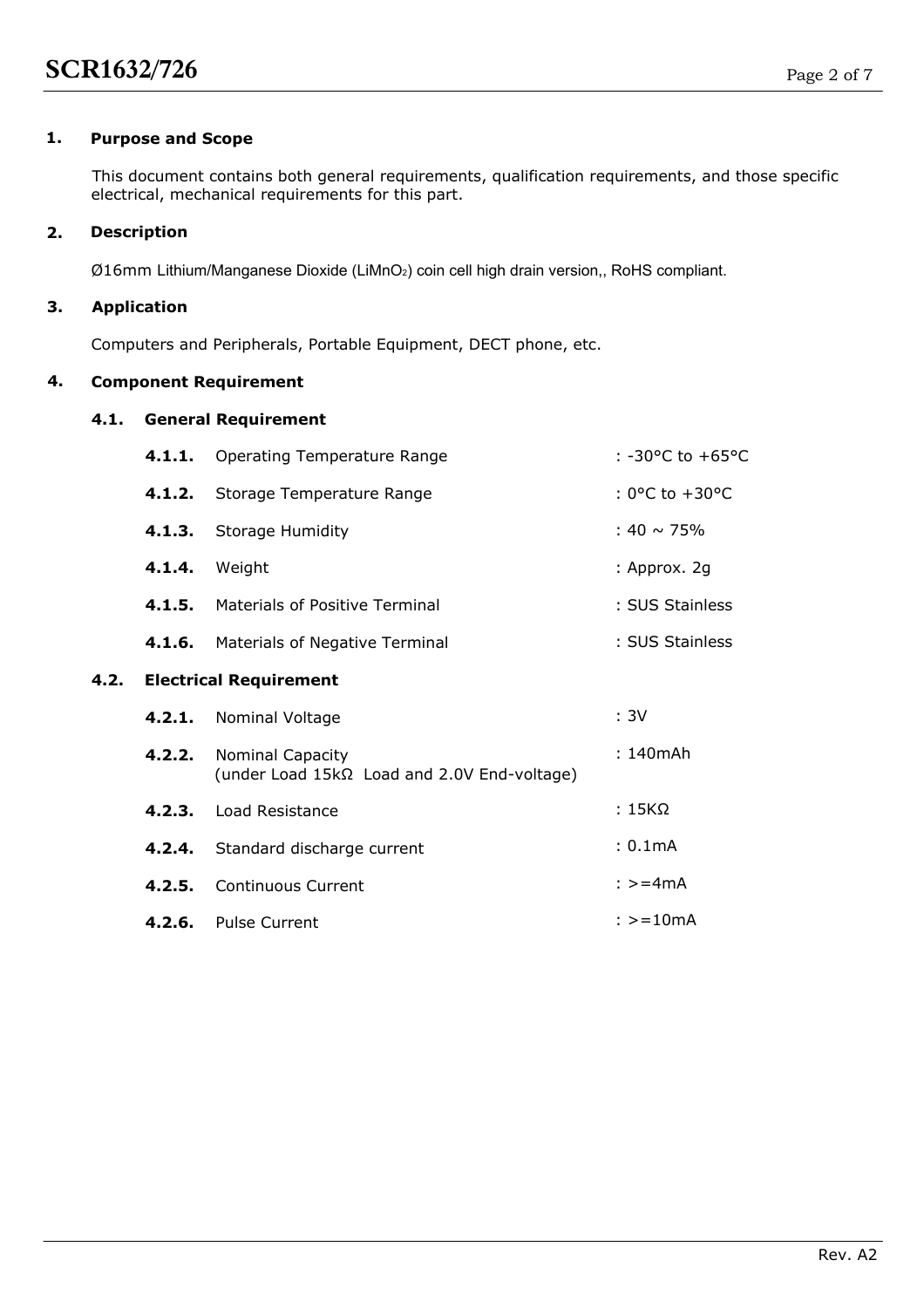# **4.3. Standard Characteristics**

### **4.3.1.** Discharge Characteristics



**Figure 1. Discharge Characteristics**

### **4.3.2.** Load-Capacity



**Figure 2. Load-Capacity**

**4.3.3.** Pulse Discharge Characteristics (Discharge depth 40%, pulse load for 15 sec)



**Figure 3. Pules Discharge Characteristics**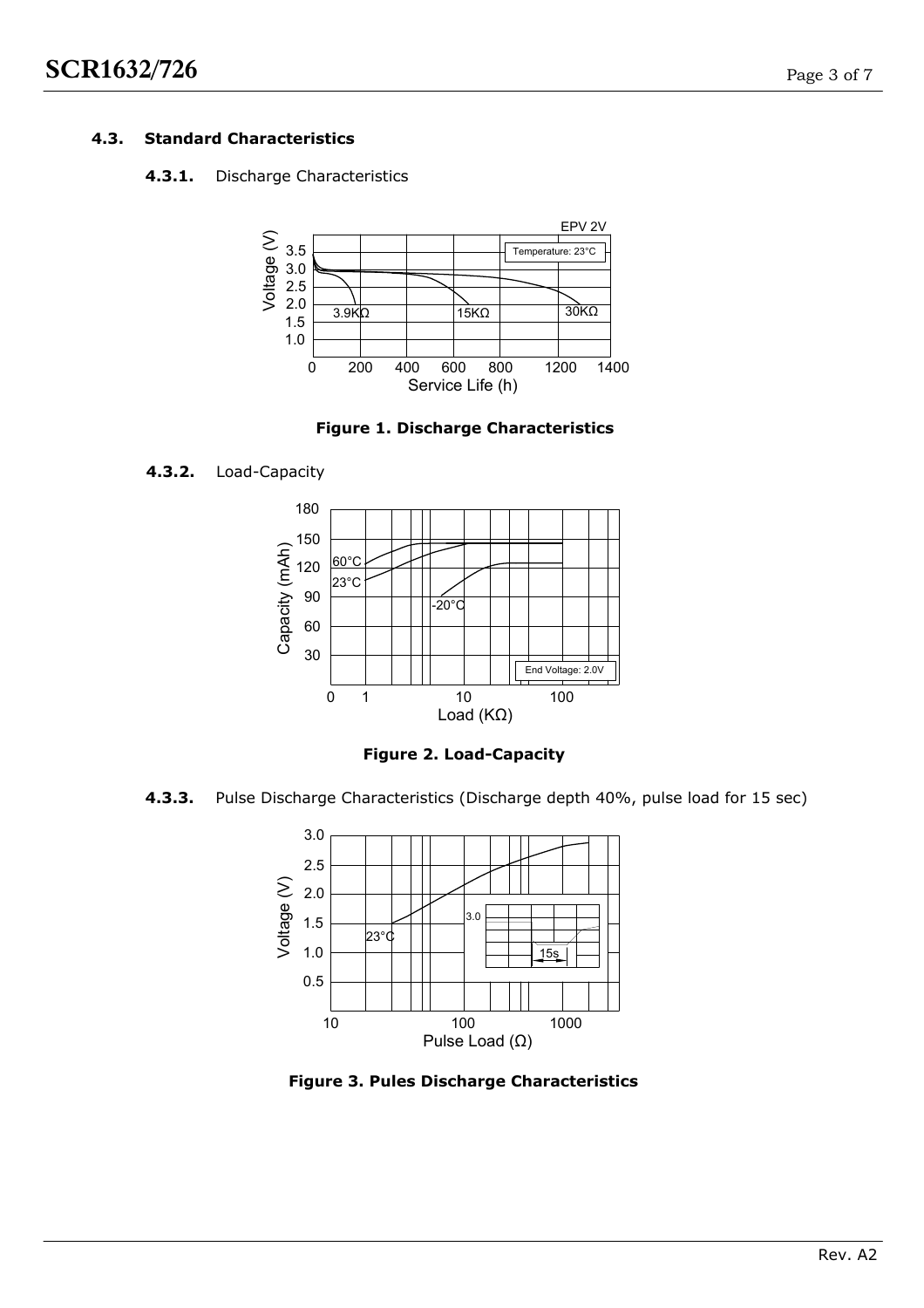### **4.3.4.** Temperature Characteristics



**Figure 4. Temperature Characteristics**







**4.3.6.** Storage Characteristics

(Storage at 60°C for 30 days equivalent to storage at room temperature for 18 months)



**Figure 6. Storage Characteristics**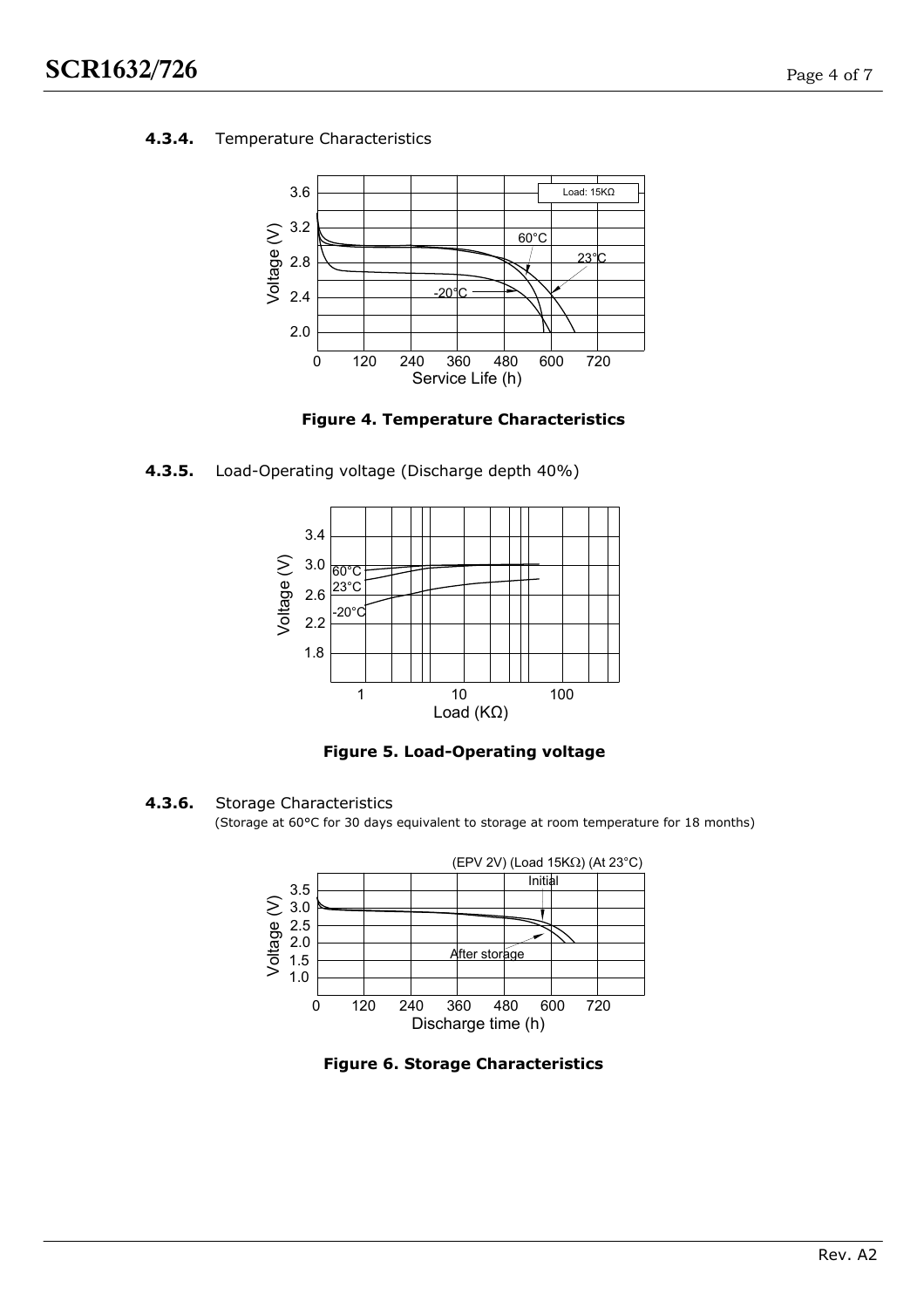### **5. Testing**

- **5.1. Open-circuit Voltage** : Subject samples to +20 ± 2 °C and 0 ± 2 °C for 8 hours or longer. Then measure the voltage between both terminals at the same ambient temperature with voltmeter.
- **5.2. Closed-circuit Voltage** : Subject samples to +20 ± 2 °C and 0 ± 2 °C for 8 hours or longer. Then measure the voltage between both terminals with voltmeter while the 15k $\Omega$  is connected between both terminals at the same ambient temperature. Measured value shall be based on meter reading taken 8 seconds after the circuit is closed.
- **5.3. Service Life** : Subject samples to 20  $\pm$  2 °C and 0  $\pm$  2 °C for 8 hours or longer. Then continuously discharge at the same ambient temperature and through  $15k\Omega$ . Discharge until terminal voltage of the test specimens falls below the discharge end-point voltage of 2.0V, and the time during which the terminal voltage is equal to and above the discharge end-point voltage shall be taken as the service life.
- **5.4. Service Life after high temperature storage** : Store samples at +60  $\pm$  2 °C for 20 days. Then subject samples to  $+20 \pm 2$  °C and ordinary humidity 65%  $\pm$  20% for 12 hours or longer and continuously discharge through  $15k\Omega$ . Discharge until the voltage falls below the dicharge end-point voltage of 2.0V, and the time during which the voltage is equal to and above the discharge end-point voltage shall be taken as the service life.
- **5.5. Electrolyte Leakage Test** : Samples shall be examined for electrolyte leakage while they are kept at ordinary temperature and humidity after being stored at 45  $\pm$  2 °C and 75% relative humidity for 30 days.
- **5.6. Self-discharge :** Store samples for 12 months at  $+20 \pm 2$  °C and 65%  $\pm$  5% relative humidity and tested for service life in accordance with the method specified in 5.3. Self-discharge shall be determined as follows:

Self-discharge rate  $(\% ) = (\frac{1}{2})/\frac{1}{x} \times 100\%$ 

- Y1 : Average initial discharge life of batteries of the same lot
- Y2 : Average discharge life after storage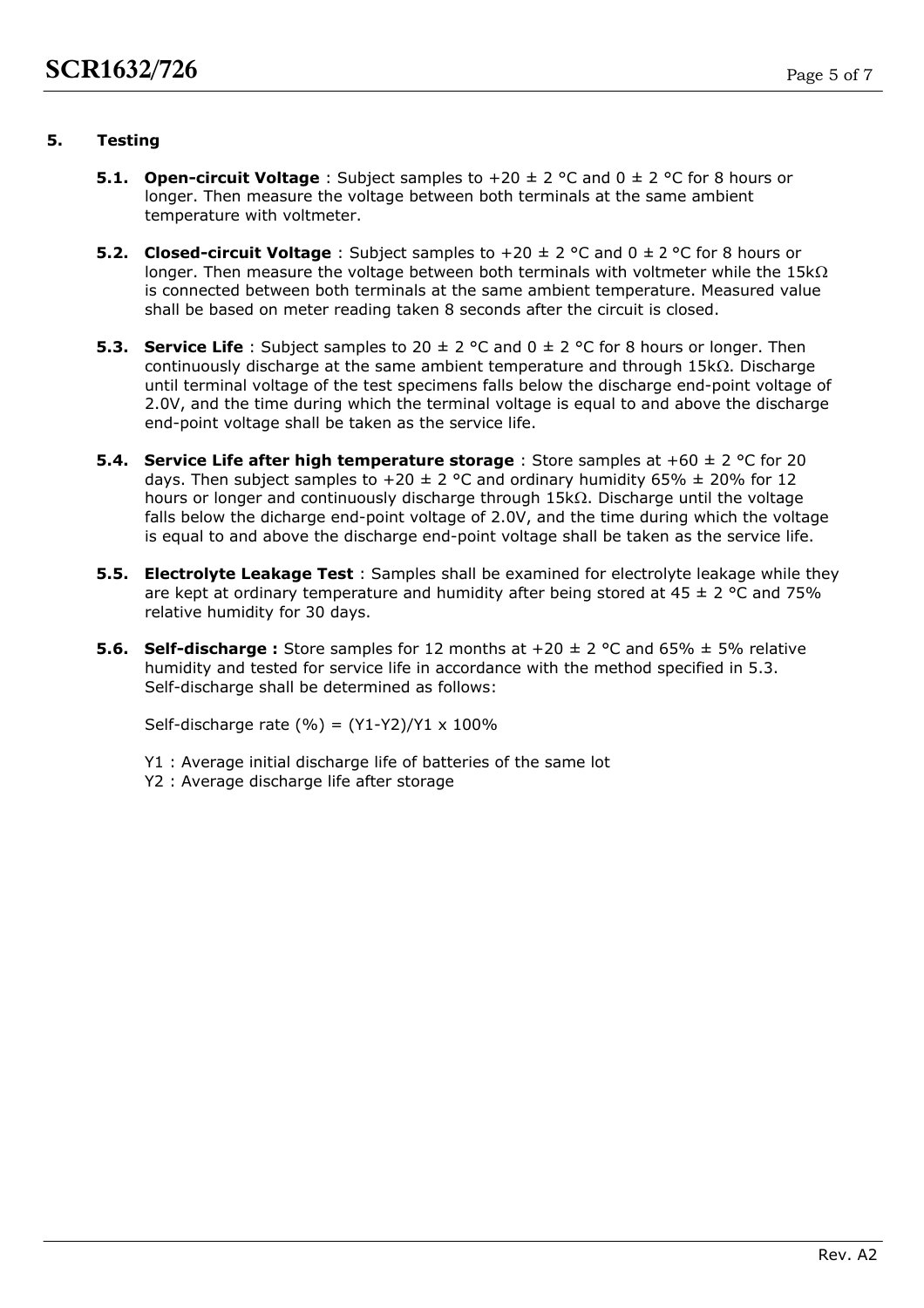### **Mechanical Layout 6.**

| Unit : $mm$                  |                      |             |
|------------------------------|----------------------|-------------|
| Tolerance: Linear            | XX.X                 | $= \pm 0.3$ |
|                              | XX.XX                | $= 10.05$   |
| Angular                      | $= \pm 0.25^{\circ}$ |             |
| (unless otherwise specified) |                      |             |



**Figure 7. SCR1632/726 Mechanical Layout**